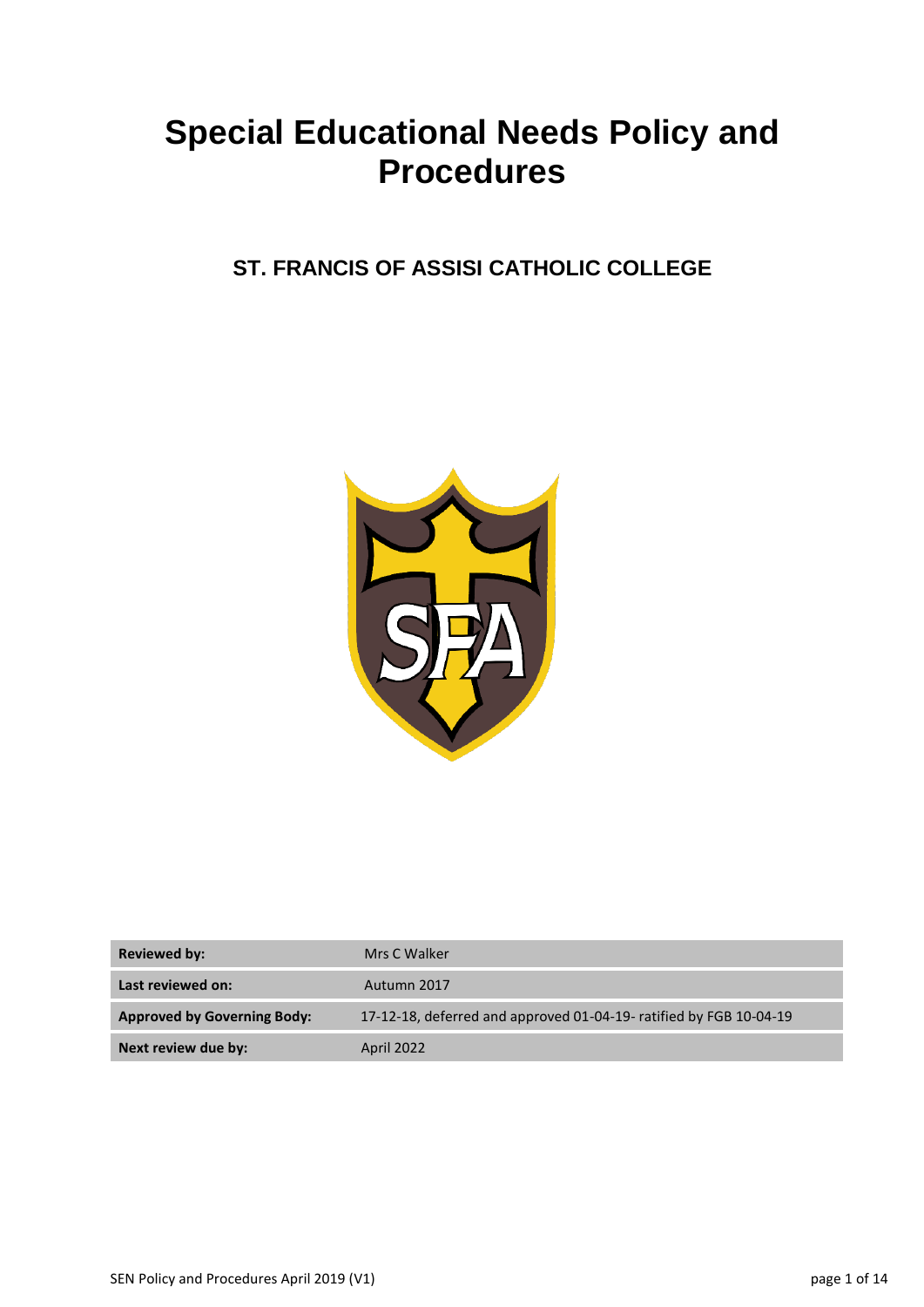## **1.0 Purpose of Policy:**

Every Governing body is required by law to publish information about how the school makes provision to meet any special educational needs (SEN) of its students. The information is available free of charge to parents of existing or future students of the school, the LA, Health Services and any other interested parties who may request a copy, either by calling into the school, or by post. Appendix One contains all the required information.

#### **2.0 Definitions and Abbreviations:**

A child or young person has SEN if they have a learning difficulty or disability which calls for special educational provision to be made for him or her.

A child of compulsory school age or a young person has a learning difficulty or disability if he or she:

has a significantly greater difficulty in learning that the majority of others of the same age, **or**

has a disability which prevents or hinders him or her from making use of facilities of a kind generally provided for others of the same age in mainstream schools or mainstream post-16 institutions.

**Special educational provision** is educational or training provision that is additional to or different from that made generally for others of the same age. This means provision that goes beyond the differentiated approaches and learning arrangements normally provided as part of high quality, personalised teaching.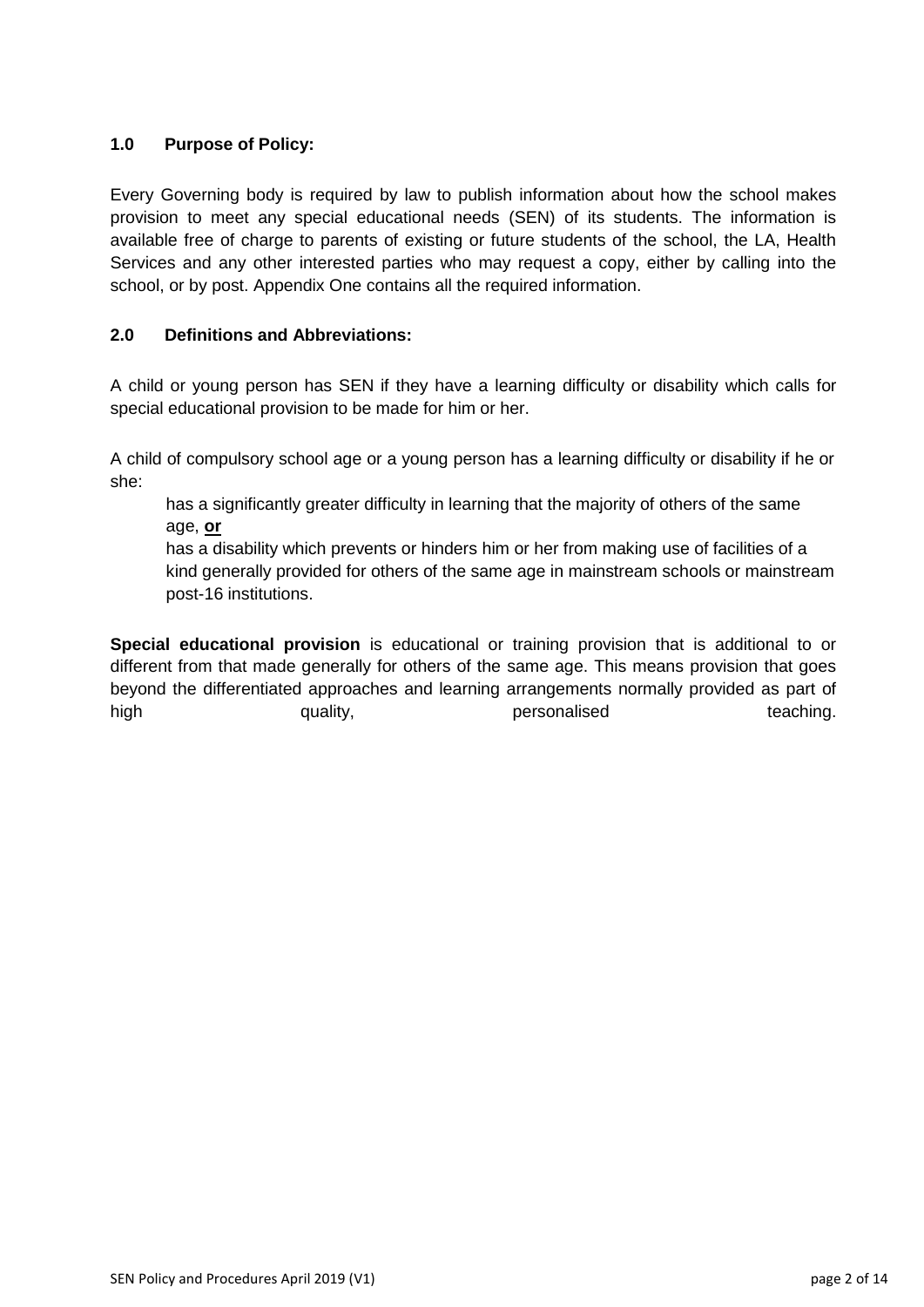| <b>SEN</b>    | <b>Special Educational Needs</b>                                     |
|---------------|----------------------------------------------------------------------|
| <b>PATOSS</b> | Professional Association for Teachers and Assessors of Students with |
|               | Specific Learning Difficulties (SpLD)                                |
| <b>NASEN</b>  | National Association for Special Educational Needs                   |
| <b>DFE</b>    | Department for Education                                             |
| <b>SEN</b>    | <b>Special Educational Needs</b>                                     |
| <b>SENCO</b>  | Special Educational Needs Co-ordinator                               |
| <b>SLT</b>    | Senior Leadership Team                                               |
| <b>ARP</b>    | <b>Additionally Resourced Provision</b>                              |
| <b>EHCP</b>   | <b>Educational and Health Care Plan</b>                              |
| <b>NQT</b>    | <b>Newly Qualified Teacher</b>                                       |
| <b>GCSE</b>   | <b>General Certificate of Secondary Education</b>                    |
| <b>LSA</b>    | <b>Learning Support Assistant</b>                                    |
| VI            | <b>Visually Impaired</b>                                             |
| HI            | Hearing Impaired                                                     |
| <b>PD</b>     | <b>Physical Difficulties</b>                                         |
| <b>CPD</b>    | <b>Continuing Professional Development</b>                           |
| HLTA          | <b>Higher Level Teaching Assistant</b>                               |

#### **3.0 Processes and Procedures:**

See Appendix One

**4.0 Roles and Responsibilities:**

See Appendix One

# **5.0 Legislative Information:**

See Appendix One

# **6.0 Associated Policies/References:**

Local Offer

SEN Code of Practice 0-25 (2014) Safeguarding Policy and Procedures Curriculum Policy Disability Equality Legislation Equality Act 2010: Advice for Schools DFE February 2013 Guidelines on supporting students at school with medical conditions (Sept. 2014) Data Protection Act Complaints Procedures Anti-Bullying Policy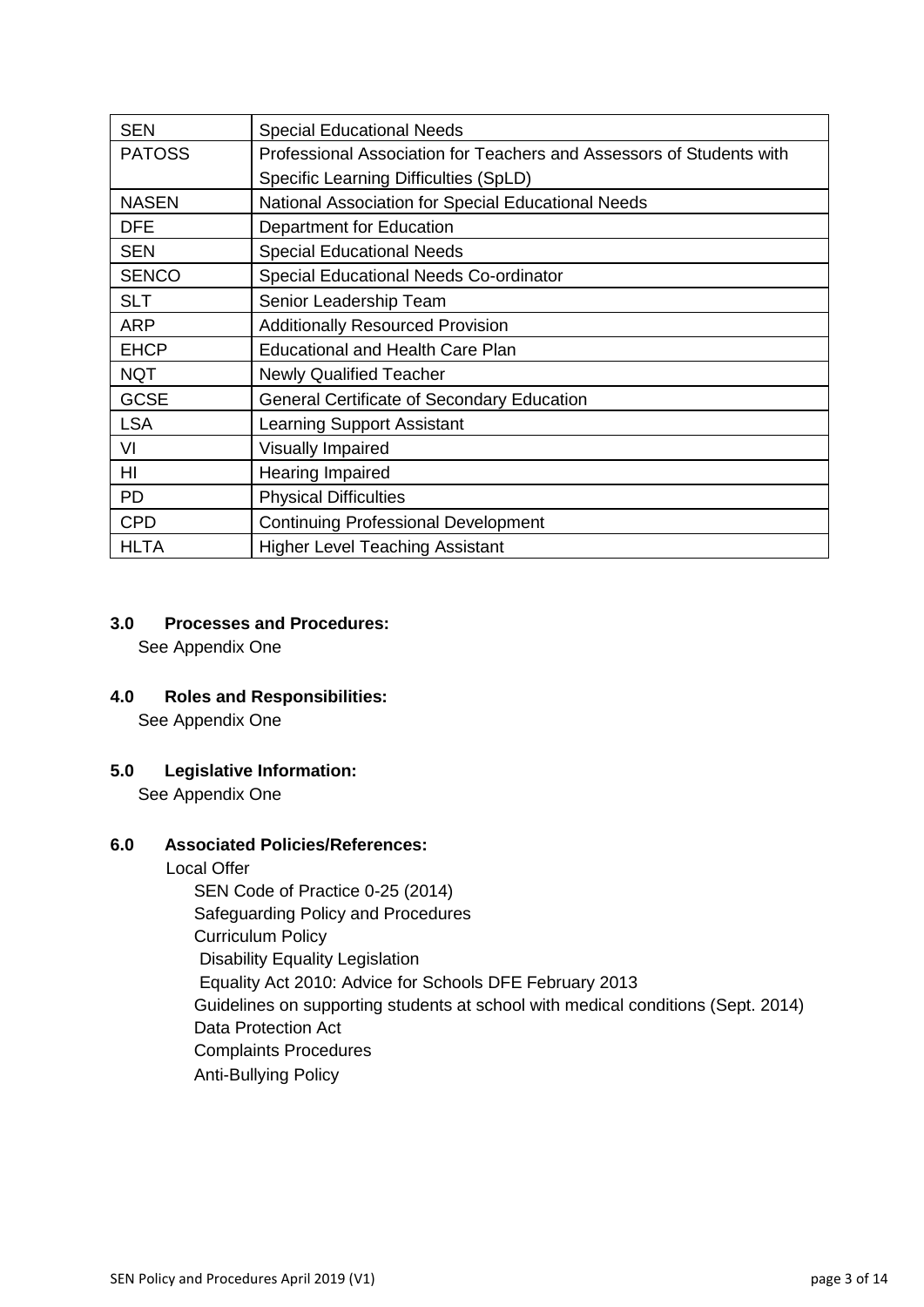# **7.0 Appendices and Contacts:**

Appendix One - SEN Policy and Procedures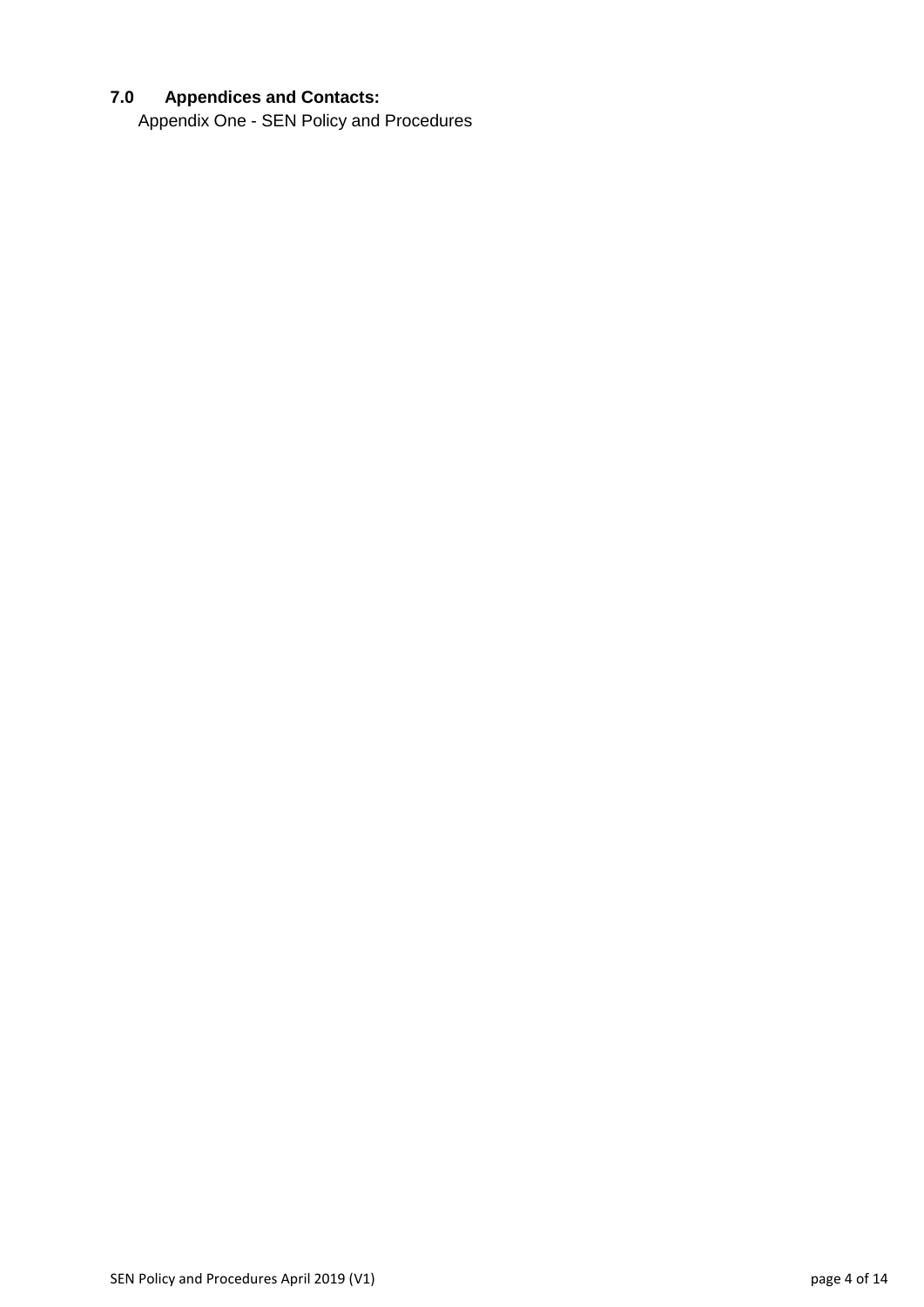# **Appendix One**

# **SEN Policy and Procedures**

#### **Introduction:**

Every Governing body is required by law to publish information about how the school makes provision to meet any special educational needs (SEN) of its students. The information is available free of charge to parents of existing or future students of the school, the LA, Health Services and any other interested parties who may request a copy, either by calling into the school, or by post. **This document contains all the required information.**

The Special Educational Needs Co- ordinator for St Francis of Assisi Catholic College is **Mrs Walker** (BSc Hons, PGcert SpLD). She can be contacted on 01922 740300, or by e-mail at [cwalker@stfrancis.cc](mailto:cwalker@stfrancis.cc)

As the designated SEN Progress Leader Mrs Walker sits within the middle leadership team and is responsible for managing the provision made for children and young people with SEN at St Francis of Assisi Catholic College. In addition, she is responsible for monitoring the progress of all students on the SEN register and reporting on this to the Head Teacher and the governing body. A named member of the governing body has been designated as having responsibility for SEN provision; this is currently Mrs Beryl Meehan.

#### **Compliance:**

The school operates its policy, provision and practice in accordance with guidance from the following;

 Diocesan Education Service Equality Act 2010: advice for schools DfE February 2013 SEN Code of Practice 0-25 (2014) Schools SEN Information Report Regulations(2014) Statutory Guidance on supporting students at school with medical conditions (September 2014) Safe guarding Policy Accessibility Plan Teachers Standards 2012

Further information is also available within the School's **SEN Information Report** and the **Local Offer** which can be found on the school website.

#### **Our Values:**

St Francis of Assisi Catholic College places great importance on ensuring that the needs of ALL children and young people in the school are met, and fully recognises that some children will require additional help to access the curriculum and fully participate in learning. We uphold the belief that:

*"All teachers are teachers of children with special educational needs. Teaching such children is therefore a whole school responsibility." (SEN Code of practice 2014)*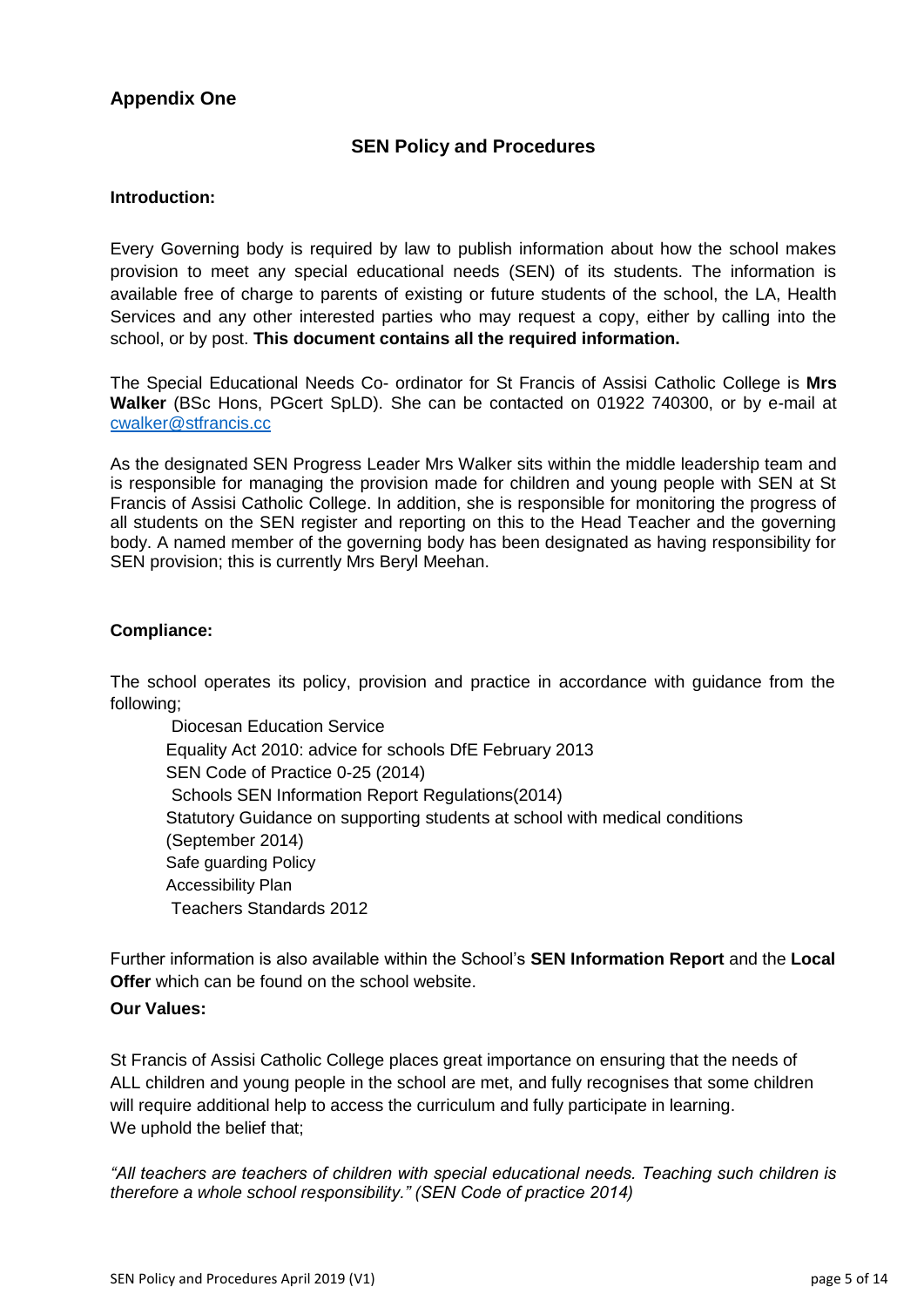As an inclusive school we aim to ensure that each student in our care is provided with the support they need to enable them to achieve their full potential in a mainstream environment.

#### **Our Aims and Objectives:**

We aim to raise the aspirations and expectations for all students with SEN with a strong focus on positive outcomes.

The school strives:

To identify and provide for students who have special educational needs/additional needs

To make all reasonable adjustments to accommodate the needs of students with SEN or a disability

To work within the guidance provided in the SEN Code of Practice, 2014

To operate a "whole student, whole school" approach to the management and provision of support for special educational needs

To provide a Special Educational Needs Co-ordinator who will work with the SEN inclusion Policy

To provide support and advice for all staff working with SEN students

To provide support to parents of students with SEN

#### **Additional Resourced Provision:**

St Francis of Assisi Catholic College has an **Additionally Resourced Provision** (ARP) to admit a specified number of children who have Statements of SEN or who are identified with SEN on the Code of Practice with very severe and complex needs in the area of Dyslexia as defined by the **British Dyslexia Association**. These places can only be accessed through a separate process, managed by Education Walsall with additional criteria that must also be met.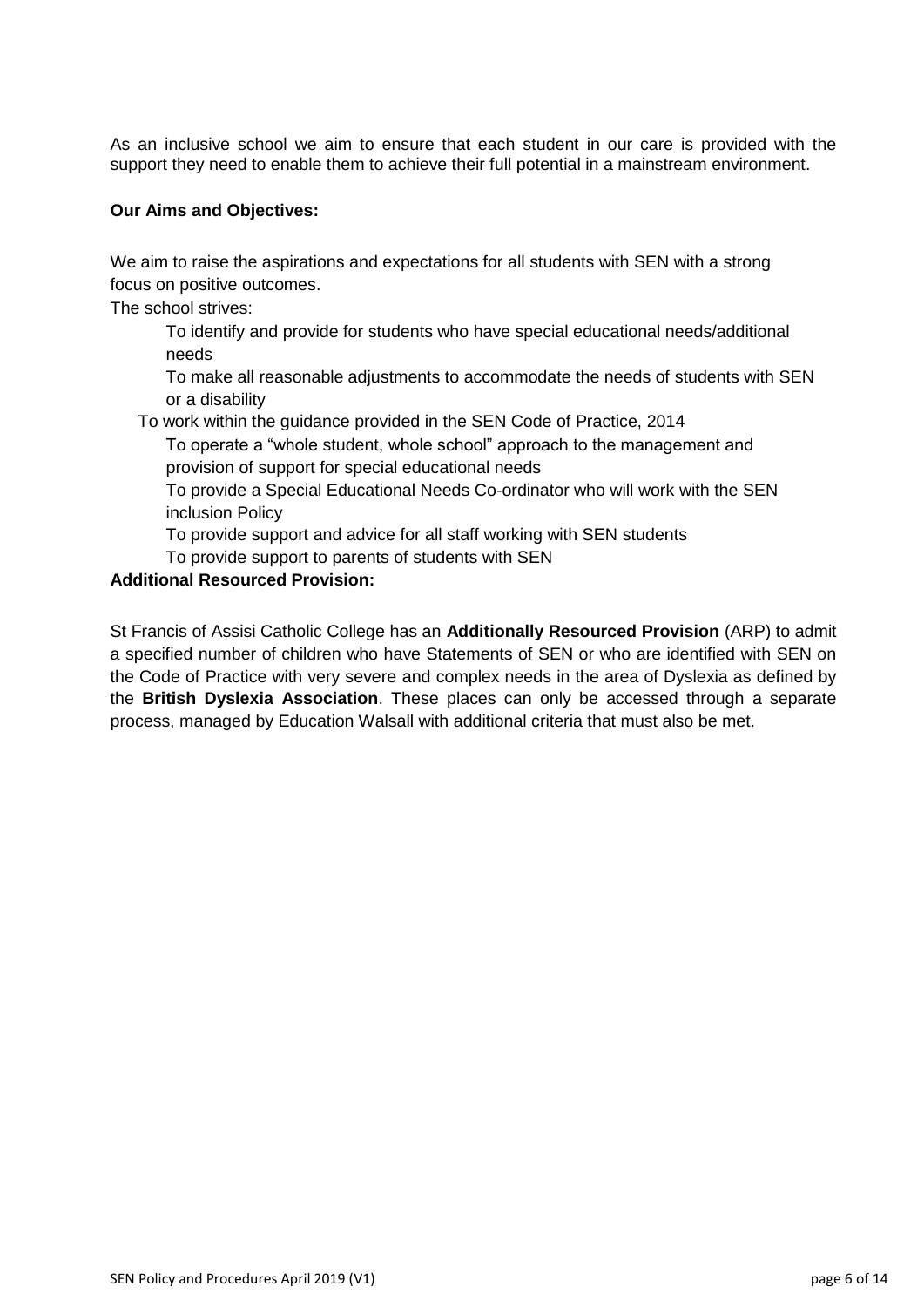The Resource Base is staffed by qualified and experienced specialist teachers (including the SEN Progress Leader). A limited number of students are admitted each September in addition to our intake of approximately 180 students. These students may have Statements or EHCPs or be identified with dyslexia in Walsall Local Authority and may come from any part of the Borough. They are fully integrated into the mainstream school, but withdrawn for up to 3 individual lessons in the Resource Base each week. They are taught 1:1 by a Specialist Teacher. The Resource Base is seen as influencing the curriculum in the rest of the school and the team share their knowledge and expertise with all staff across the school to promote dyslexia friendly practice. There is a wide range of teaching resources, assistive technology and computer software to teach and support students with dyslexia. Subject staff are encouraged to visit the area for advice and make use of the small lending library of Special Needs reference books and magazines.

Targeted students from neighbouring authorities e.g. Staffordshire, Sandwell and Birmingham, also receive dyslexia lessons provided by the specialist dyslexia teachers. These students are in receipt of a statement or ECHP for dyslexia and are withdrawn for between 1-3 individual dyslexia lessons weekly, but are fully integrated into mainstream school for the remainder of their lessons.

As dyslexia is this school's specialism, the Resource Base provides an Introduction to SEN and Dyslexia Awareness Training for all NQTs and new members of staff as part of the school's induction programme.

Mrs Walker, our SEN Progress Leader, has responsibility for applying for Special Arrangements for GCSE and A Level examinations. She is currently supported by one of our specialist teachers from the ARP, Mrs Turner. This involves testing all SEN students to assess whether they qualify for special exam arrangements e.g. extra time, a reader or a scribe. Reports will then be provided for students and sent electronically to the examination boards for approval.

#### **Identifying Special Educational Needs:**

St Francis of Assisi Catholic College recognises the four SEN profiles as identified in the SEN Code of Practice, 2014.

These are:

Communication and Interaction Cognition and Learning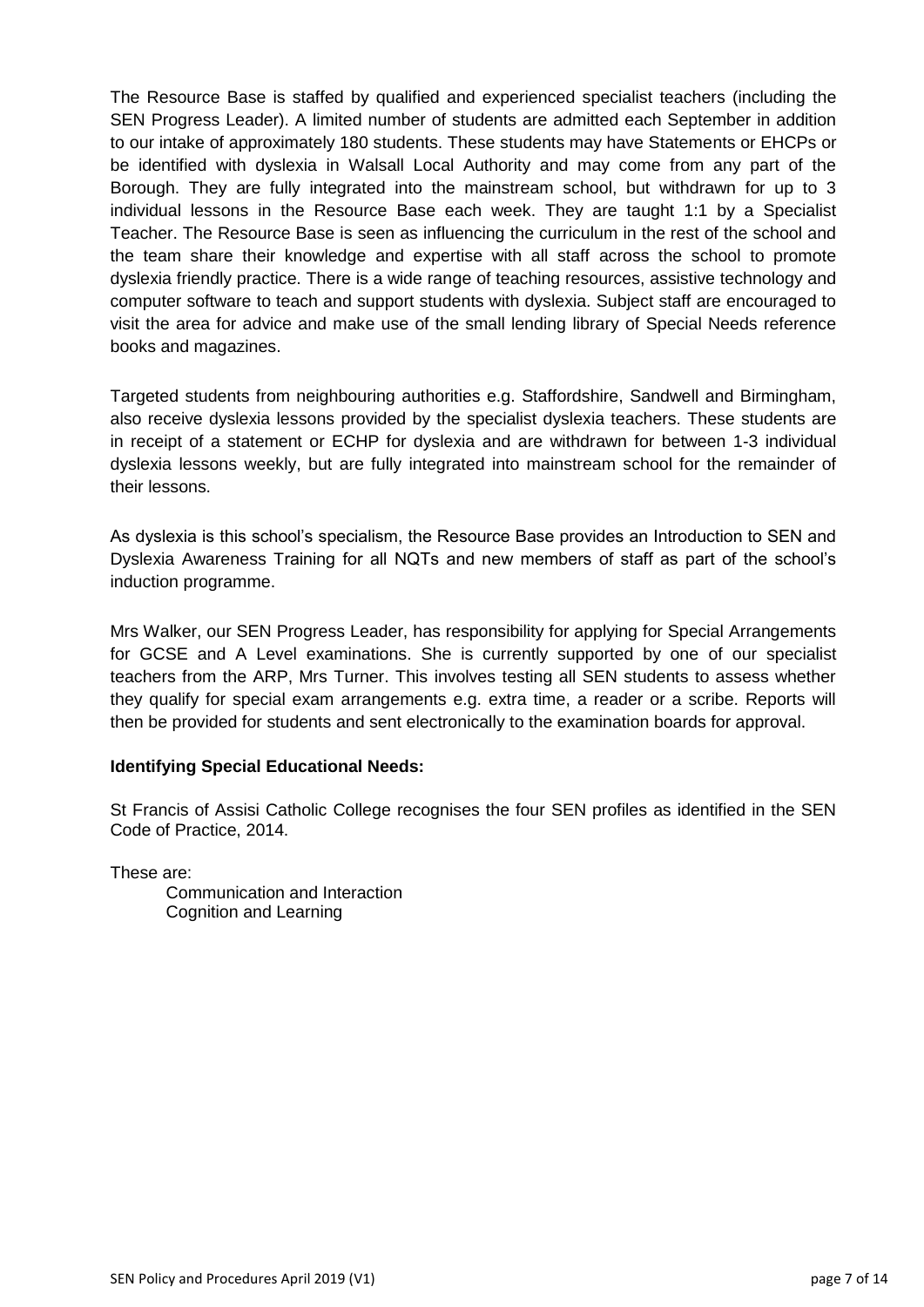Social, emotional and mental health difficulties Sensory and or physical needs

On entry to the school, students will be assessed using prior information from parents and the primary setting together with a range of standardised tests. From this, students will be offered a tailored package of intervention according to their individual needs. The SEN department staff work alongside subject staff who alert them when any student is not making expected progress. Again, the revised SEN Code of Practice is used as a guide and therefore a lack of progress is classified as one which,

Is significantly slower than that of their peers starting from the same baseline Fails to match or better the child's previous rate of progress Fails to close the attainment gap between the child and their peers Widens the gap

Consideration and support is also given to those students who may not have a SEN but fall into one of the following categories and as such their needs may impact on progress and attainment.

Disability (the Code of Practise outlines the "reasonable adjustments" duty for all settings and schools provided under the current Disability Equality Legislation). Attendance and Punctuality Health and Welfare English as an Additional Language (EAL) Being in receipt of Student Premium Grant Being a looked after child Being a child of a service man or woman

#### **A graduated Approach to SEN support:**

St Francis of Assisi Catholic College uses a **Graduated Response** to SEN provision. In respect of this the school provides the following support, dependent on the needs of the student.

A Provision Map is used to manage and track SEN Provision and progress. This is managed by the SEN Progress Leader and the SEN Administrator with input from all staff.

#### **Wave 1:**

High quality first teaching and differentiation within an appropriate teaching set is always the first step in responding to all our students who have or may have SEN.

However, where a child is not making the expected progress subject teachers seek the advice and guidance of the SEN specialist teachers and support staff. This may take the form of alternative teaching strategies, more extensive differentiation, resources or assistive technology.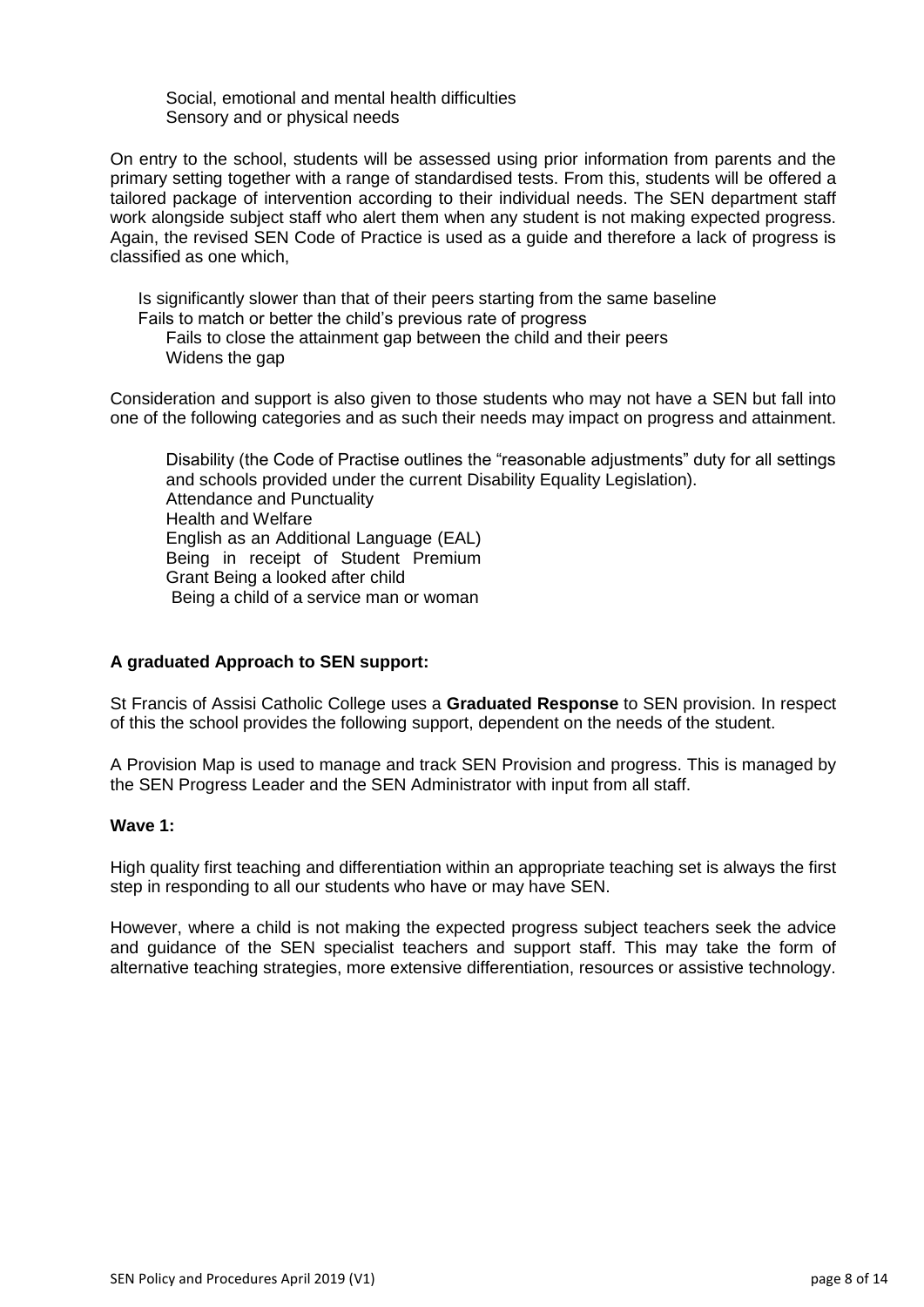The **Assess, Plan, Do, Review** approach as recommended within the revised SEN Code of Practice is used to deliver effective provision. In respect of this a **Student Passport for Learning** is developed and placed on the Staff Shared Area on the Network. This details the student's strengths, areas of need and what teaching strategies and resources work well for them. This information informs teacher planning. This information is updated by the SEN Administrator on a regular basis. The SEN database has been recently revised to include a detailed record of each student's support profile.

#### **Wave 2:**

Following on-going monitoring students may be offered time limited specific intervention delivered by our support staff. This would be regularly reviewed and adjustments made accordingly. If following at least two cycles of the assess, plan, do, review process and the students is still **failing to make expected progress, despite appropriate intervention** it may be deemed necessary, at this point, to place the student on the SEN register at the single category of SEN Support. The following intervention could be offered

Small Teaching Set (maximum 10 students) Additional support within class from support staff Small group interventions for reading, spelling, handwriting and maths delivered by support staff Toe by Toe programme - a structured reading scheme delivered by LSAs and 6th form/Year 11 volunteers 5 times a week for 20 minutes during morning registration with targeted students, i.e. those with a reading age of below 8.5 years. Circle of Friends programme **Mentoring** Daily Homework Club EAL staff support students for whom English is their second language.

If, following this higher level intervention, the student then begins to make acceptable level of progress, the decision may be taken to remove the student from the SEN register.

#### **Wave 3:**

Where a student's difficulties are more long term and pervasive a range of individual programmes are delivered by one of our highly qualified and experienced specialist teachers

Small group intervention to develop; literacy, numeracy, speech and language or social skills.

One to one specialist teaching following individual and specific learning programmes

Any, and all provision, is arranged following consultation and discussion with students, parents and staff. At this point specialist services such as Speech and Language, Psychology Service, Autism Outreach may also be involved.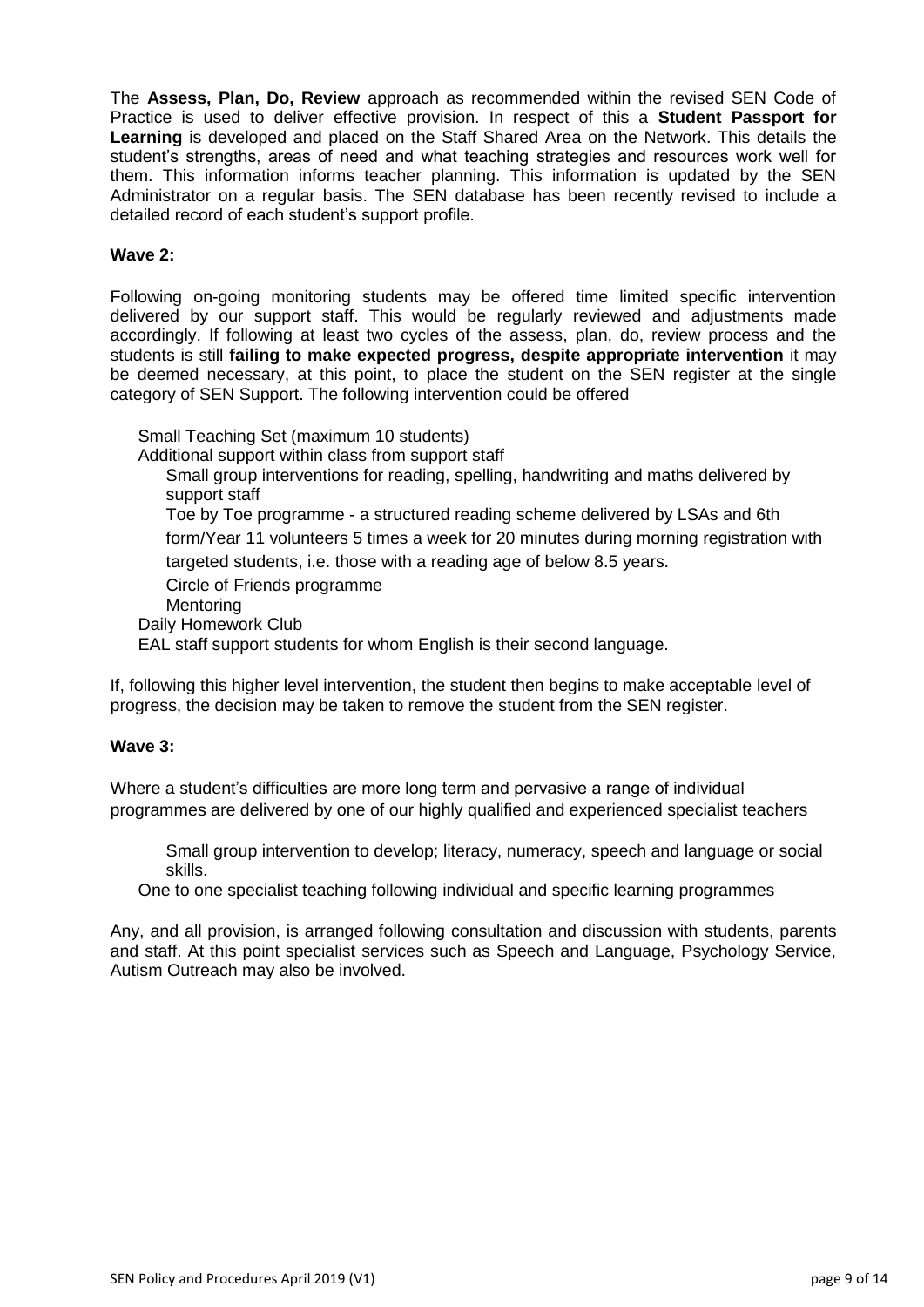If it is considered by all the stakeholders that despite appropriate intervention over time the student has still failed to make adequate progress, the information collected may be used to apply to the local authority for a statutory assessment and an application for an Educational and Health Care Plan could follow.

All provision and intervention is regularly reviewed and its efficacy monitored to ensure that the student continues to make progress and fulfil their potential.

#### **Inclusion:**

Every effort is made to include students with SEN in all aspects of school life. Students are encouraged to attend clubs and extra-curricular activities that are available in school. We follow the requirements of the Equality Act 2010.

#### **Partnership with Students and Parents:**

The school views effective partnership with students and parents as an essential part of any successful SEN provision. Parents and students will be kept informed and consulted at every stage of the identification, assessment and review procedures, the student and parent voice is held in high regard and their opinions sought.

Termly reviews, meetings, phone consultations and e- mails provide regular opportunities to share insight discuss progress and most importantly celebrate achievements. Parental and student views are actively sought, considered and included in the review process.

#### **Transition:**

When children move from primary school to St Francis, wherever possible the SEN Progress Leader or Specialist Teacher, HAL year 7 meets with the primary SENCO and class teacher in order to share their knowledge, experience and written records. The students have the opportunity to visit our school and to meet key staff. Students with a Statement or EHCP of SEN or identified with SEN on the COP are invited to an additional transition day in our specialist centre. An individual transition plan is produced, if required, to ensure a successful move to the school, or to support the student in moving to their next educational phase.

#### **Evaluation of the Success of the SEN Policy:**

This will be achieved by measuring the personal, social and academic progress of the individual students, against both their SEN targets and the half termly progress checks that take place across the whole school. In addition to this the views of parents will be gathered and advice may be sought from external agencies.

The governing body will monitor and evaluate the requirements of the policy through their termly Committee meetings.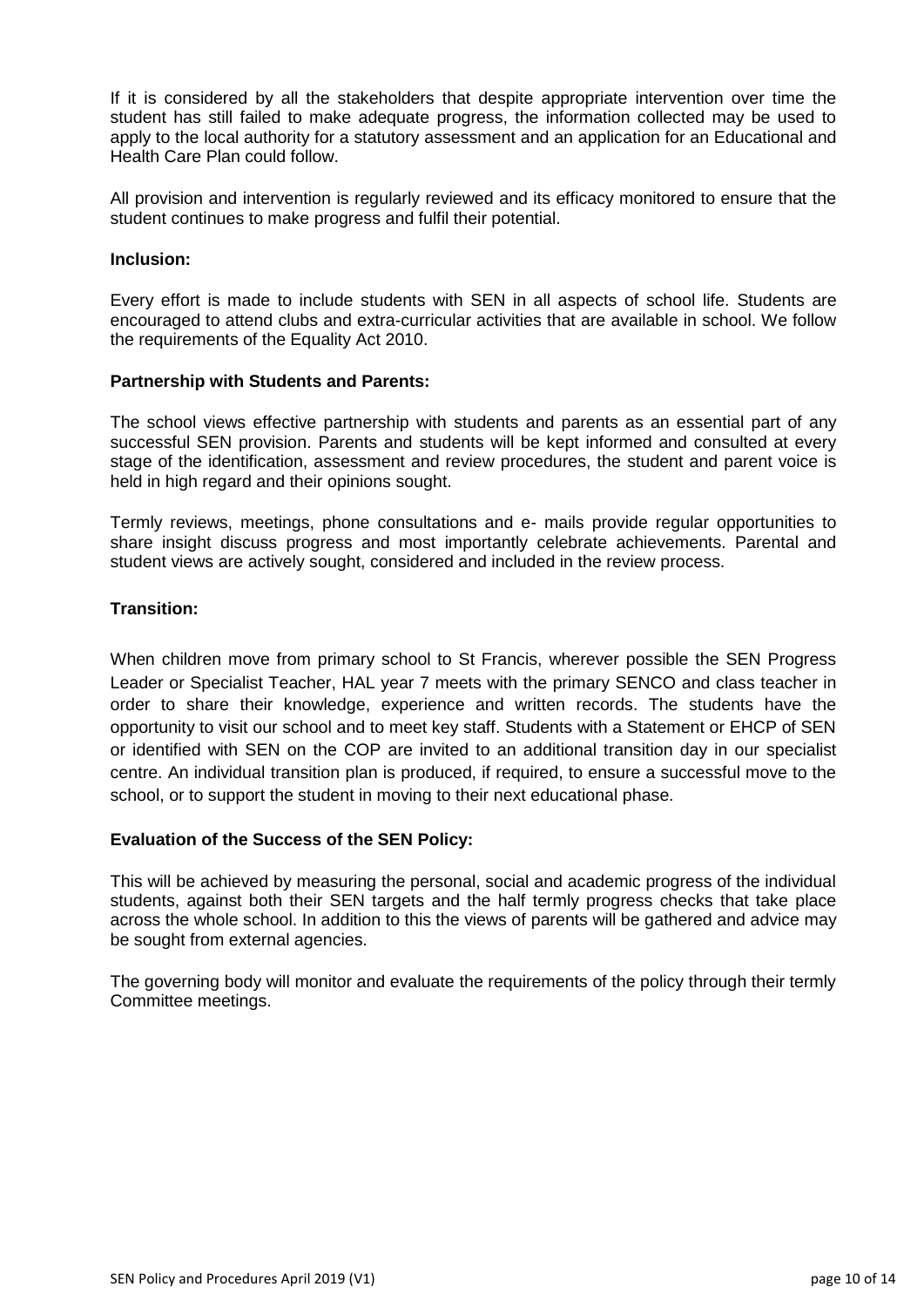#### **Admission Arrangements:**

Children with SEN who do not have a Statement or Education and Health Care Plan of SEN are subject to the same admission arrangements as all other children. They are administered in accordance with the guidance set out in the Admission Arrangements published by Education Walsall. A copy of the Admission Arrangements is available from Education Walsall and St Francis of Assisi Catholic College. This booklet also sets out the arrangements that apply for the admission of children and young people with Statements of SEN. Please see details of the full school admissions policy on the school website.

#### **Supporting Students at School with Medical Conditions:**

The school recognises that students at school with medical conditions should be supported so that they have full access to education, including school trips and physical education. Some children with medical conditions may be disabled and where this is the case the school will comply with the duties under the equality act 2010.

Some students may also have a SEN in which case the SEN Code of Practice (2014) would be followed.

At St Francis of Assisi Catholic College liaises with the Walsall School Health Team as required. We ensures that staff are kept aware of the medical needs of students via tailored individual health care plans which are kept under review. Training is provided for staff in respect of students with specific medical needs and this is also kept under review.

Further information regarding the school policy on supporting students at school with medical conditions can be found on the school website or DfE Supporting Students at School with Medical Conditions Guidance September 2014.

#### **Resourcing SEN in the School:**

The resources that we allocate are comparable with similar schools in Walsall, and are allocated fairly and equitably according to the level of student need. This is based on the professional assessment of the level of difficulty the student is experiencing in relation to other children of the same age. Assessments and judgements that are made are compared to those of similar schools to ensure standardisation. Support to do this is provided by the central SEN support services in Walsall who routinely work across a number of schools and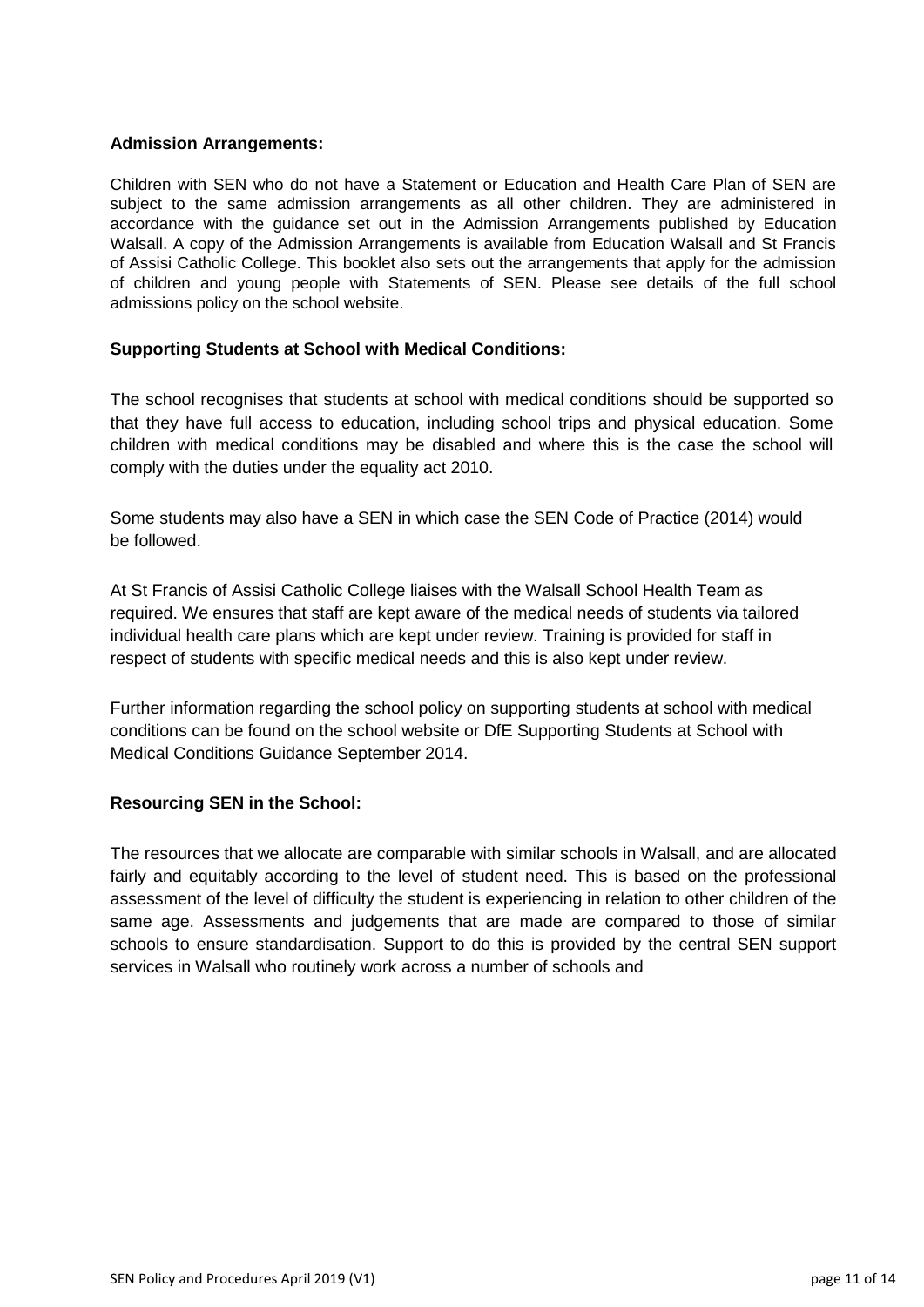who are able to moderate our judgements of need. St Francis has a range of different external services regularly available to us for SEN support and these include:

Advisory teachers for SEN, including teachers of Visually Impaired (VI), Hearing Impaired (HI) and Physical Difficulties (PD) Educational Psychologists Specialist Support team staff Education Welfare Officers Behaviour Support Workers School health services Social services and other key statutory and voluntary agencies that work in specialist areas in Walsall are also available for support.

# **Training:**

All staff take part in Continual Professional Development opportunities, both in school and with other providers. They are then required to cascade their knowledge in the form of a presentation to the department during regular staff meetings. A focus on SEN is a requirement for all staff as part of on-going, school based CPD.

St Francis is part of a Walsall wide education community who meet together at regular intervals and share good practice. Walsall has a network for SEN Leaders to allow professionals to come together at regular intervals to discuss concerns and new developments and to plan training for the foreseeable future. Staff from the SEN department also work closely with neighbouring schools within the area, including special schools.

All teachers and support staff undertake induction on taking up a post and this includes a meeting with the SEN Progress Leader to explain the systems and structures in place around the school's SEN provision and practice and to discuss the needs of individual students.

The school promotes and encourages links with our primary feeder schools, other ARP specialist schools and the SEN Progress Leader promotes, develops and supports SEN Practice with other schools.

# **Roles and responsibilities or Headteacher, Governors and other staff:**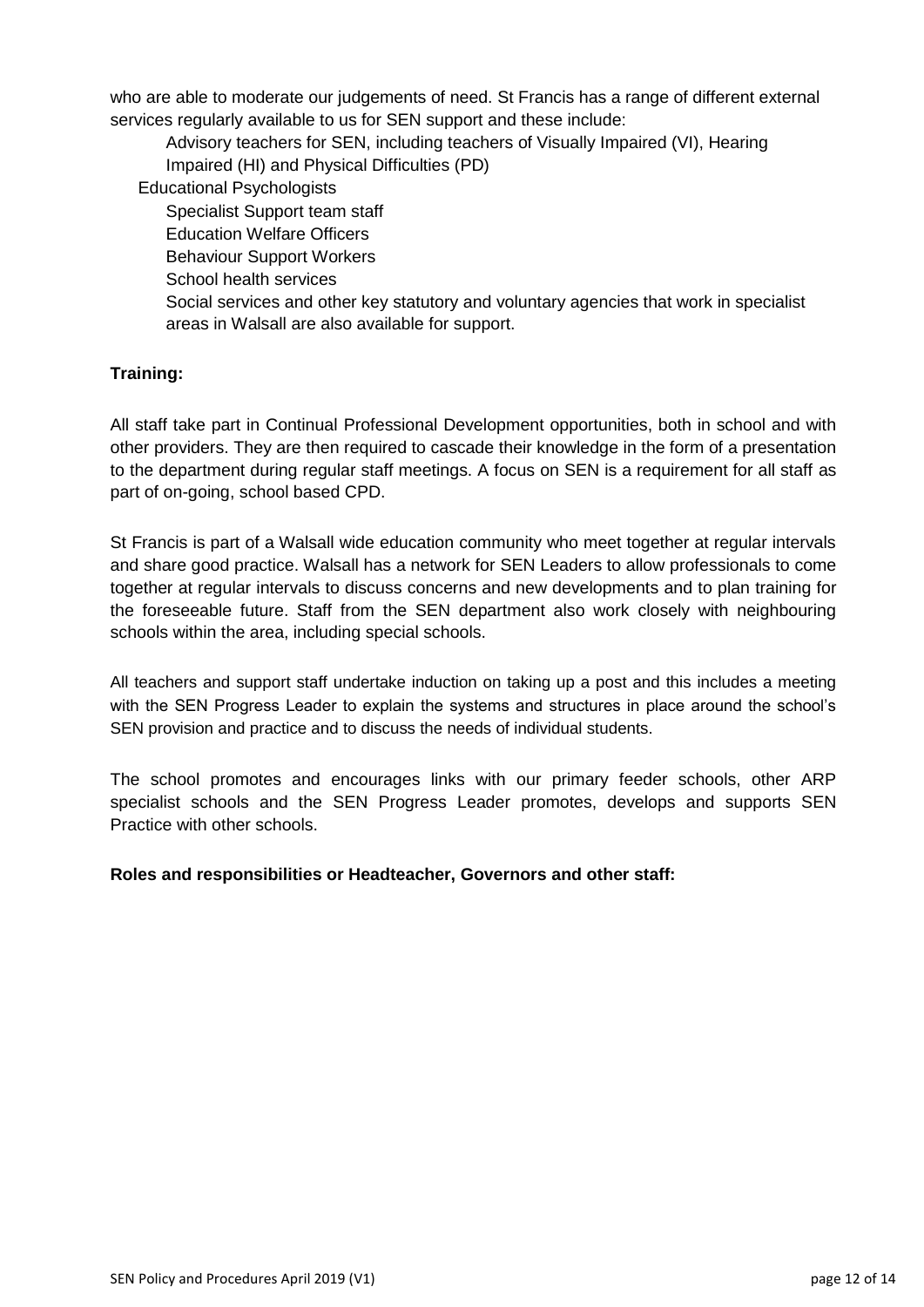The Governing Body are ultimately responsible for ensuring that they use their best endeavours to meet the needs of children and young people with SEN in their school.

The Headteacher, as the leader of the school, is responsible for ensuring that this is translated into reality in the running of the school. A named member of the governing body has been designated as having responsibility for SEN provision; this is currently Mrs Beryl Meehan.

The person responsible for co-ordinating the day-to-day provision for students with SEN is the Special Educational Needs Progress Leader. The school also employs Learning Support Assistants (LSAs), including Higher Level Teaching Assistants (HLTAs) and Specialist Teachers who work specifically in the area of SEN. They are line managed by the SEN Progress Leader. They provide the additional support that is required, and, call upon professionals from outside the school to offer additional support and advice when required.

The department supports a range of special needs both within the classroom and in withdrawal lessons. Learning Support Assistants, Specialist Teachers and the SEN Progress Leader are assigned to classes and year groups and work to their strengths i.e. their specialist areas/subjects or with individual students when necessary.

Our **Safeguarding Officer** is Miss Brayshaw. Mrs Walker is the designated teacher for our Looked After Children.

Our named members of staff for managing the **Student Premium Grant** is Mr Griggs**.**

Mrs Walker is responsible for managing the school's responsibility for meeting the needs of **students with medical conditions. English as an Additional Language** (EAL) is managed by the EAL Co-ordinator, Mr Griggs .

#### **Storing and Managing Information:**

All student files and information is stored electronically and is password protected or in locked cupboards. The school has an Information Management Policy and follows GDPR 2018.